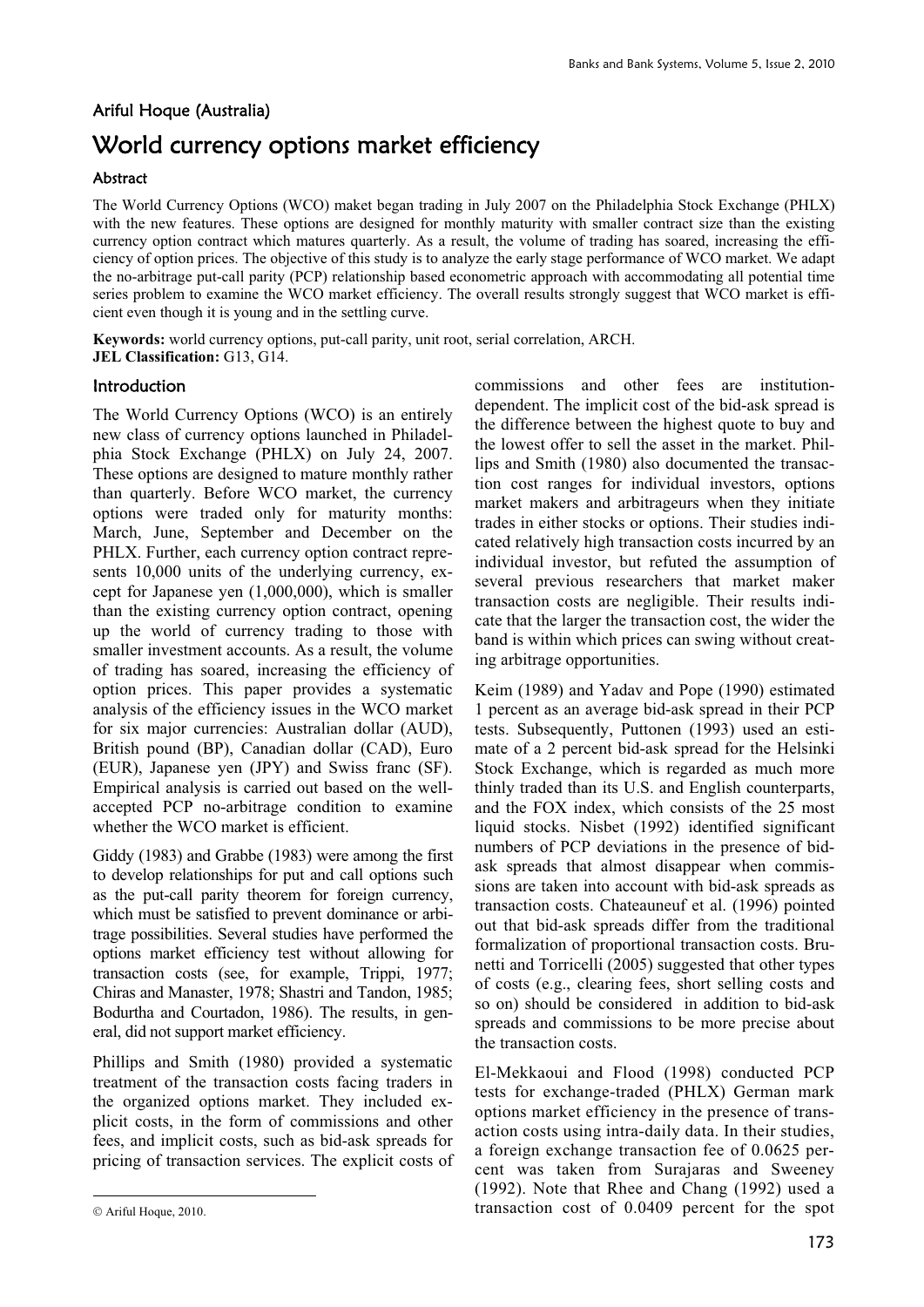Deutsche Mark (DEM). Mittnik and Rieken (2000) examined the informational efficiency of the relatively new German DAX-index options market in the presence of transaction costs. In their studies, a fee of DM0.40 per contract for market makers trading DAX options at the German options and futures exchange (DTB) and 0.1 percent of the index value (half of the lowest discount-broker fee charged to private investors for trading German stocks) represented the trading costs.

Overall, the literature provides several weaknesses in the traditional methodology used to examine PCP holds for options market efficiency. First, most researchers reported the number of PCP violations without setting up the minimum arbitrage profit margin to establish the currency options market's efficiency. The PCP violation should not be said to contribute to the options market's inefficiency if it fails to attract the arbitrageur with its generated profit. Second, the PCP violations were substantially decreased in the presence of transaction costs. Since transaction costs vary across markets and currencies, it is not easy to standardize the data in order to apply study results to all currencies across markets. In most cases, therefore, the researchers used transaction costs as a proxy. Consequently, the number of PCP violations both with and without transaction costs makes the currency option market efficiency reported in the literature misleading.

To conquer the weaknesses of the traditional method, an econometric approach can be used where the issues of transaction cost estimation and PCP violation both with and without transaction costs are not included in the analysis. Hoque et al. (2008) conducted econometric analysis to test the validity of the PCP condition for the currency options with quarterly maturity. They failed to conclude that the currency options markets are efficient. The newly launched WCO markets offer currency options with monthly maturity. This paper provides PCP relationship based econometric framework accommodating all potential time series problems to examine the WCO market efficiency. We find that the WCO market is efficient.

The paper is organized as follows. Section 1 gives the research methodology. Section 2 provides data descriptions and analysis. Section 3 discusses the econometric analysis and the results. Finally, the last section concludes the paper.

#### 1. Methodology

In this section, the PCP relationship based statistical analysis model is developed. Table 1 describes

Table 1. Notations and descriptions of the variables

| Variables                 | <b>Notations</b> | Descriptions                                                                              |
|---------------------------|------------------|-------------------------------------------------------------------------------------------|
| Call price                | C,               | Call price in domestic currency at time t.                                                |
| Put price                 | $P_t$            | Put price in domestic currency at time t.                                                 |
| Spot price                | $S_t$            | Spot price in domestic currency at time t for<br>one unit of foreign currency.            |
| Strike price              | $X_t$            | Option exercise price in domestic currency at<br>time t for one unit of foreign currency. |
| Domestic<br>interest rate | $R_{t,d}$        | Domestic currency risk-free interest rate at<br>time $t$ .                                |
| Foreign<br>interest rate  | $R_{tf}$         | Foreign currency risk-free interest rate at time t.                                       |
| Option life               |                  | Expiration time of the option.                                                            |

the notations and definitions of the variables used in this study. The PCP condition states that there exists a deterministic relationship between put and call prices if both options are written on the same currency and have the same exercise prices and expiration dates. The PCP relationship is based on the arbitrage principle as stated in Eq. (1),

$$
C_{ij} + X_{ij}e^{-R_{ij,d}T} = P_{ij} + S_{ij}e^{-R_{ij,f}T},
$$
\n(1)

where  $\forall j = AUD, BP, CAD, EUR, JPY, SF.$  Now we rearrange Eq. (1) and consider that  $(C_{ij} - P_{ij}) = Y_{ij}$ ,  $(S_{ij}e^{-R_{ij,f}T} - X_{ij}e^{-R_{ij,d}T}) = X_{ij}$  $S_{ij}e^{-R_{ij,f}T} - X_{ij}e^{-R_{ij,d}T}$  =  $X_{ij}$  to develop the regression Eq. (2) as follows:

$$
Y_{ij} = \lambda_0 + \lambda_1 X_{ij} + \varepsilon_{ij},\tag{2}
$$

for the statistical analysis. If the PCP relationship is violated, an arbitrage opportunity arises, indicating the options mispricing. Under the null hypothesis that PCP is valid, the coefficients  $\lambda_{0}$  and  $\lambda_{1}$  in Eq. (2) should be 0 and 1, respectively, to conclude that the options market is efficient.

The following steps are followed to estimate the unbiased values of coefficients  $\lambda_0$  and  $\lambda_1$  in Eq. (2) by conducting the unit root tests and accommodating the potential autocorrelation and conditional heteroskedasticity. First, the unit root test is carried out for  $Y_{tj}$  and  $X_{tj}$  at level. We take into account the first difference of  $Y_{ti}$  and  $X_{ti}$  in the regression analysis if the unit root is found for any of these variables. Secondly, accommodate potential autocorrelation and conditional heteroskedasticity, Eq. (2) needs to be augmented as shown in Eq. (3),

$$
Y_{ij} = \lambda_0 + \lambda_1 X_{ij} + \sum_{i}^{p} \phi_i Y_{(j-i)} + \sum_{i}^{q} \theta \varepsilon_{(j-i)} + \varepsilon_{ij} . \tag{3}
$$

Without accommodating the serial correlation and heteroskedasticity, the result would lead to biased and inconsistent inferences for  $\lambda_0$  and  $\lambda_1$ , as shown in the econometric analysis section. The choice of the lag order, *p* and *q*, will be driven by the results of the diagnostic tests and various information criteria.

In the presence of  $GARCH(r,s)$  error in Eq.  $(3)$ , following Bollerslev (1986),  $\varepsilon_{ti}$  can be decomposed to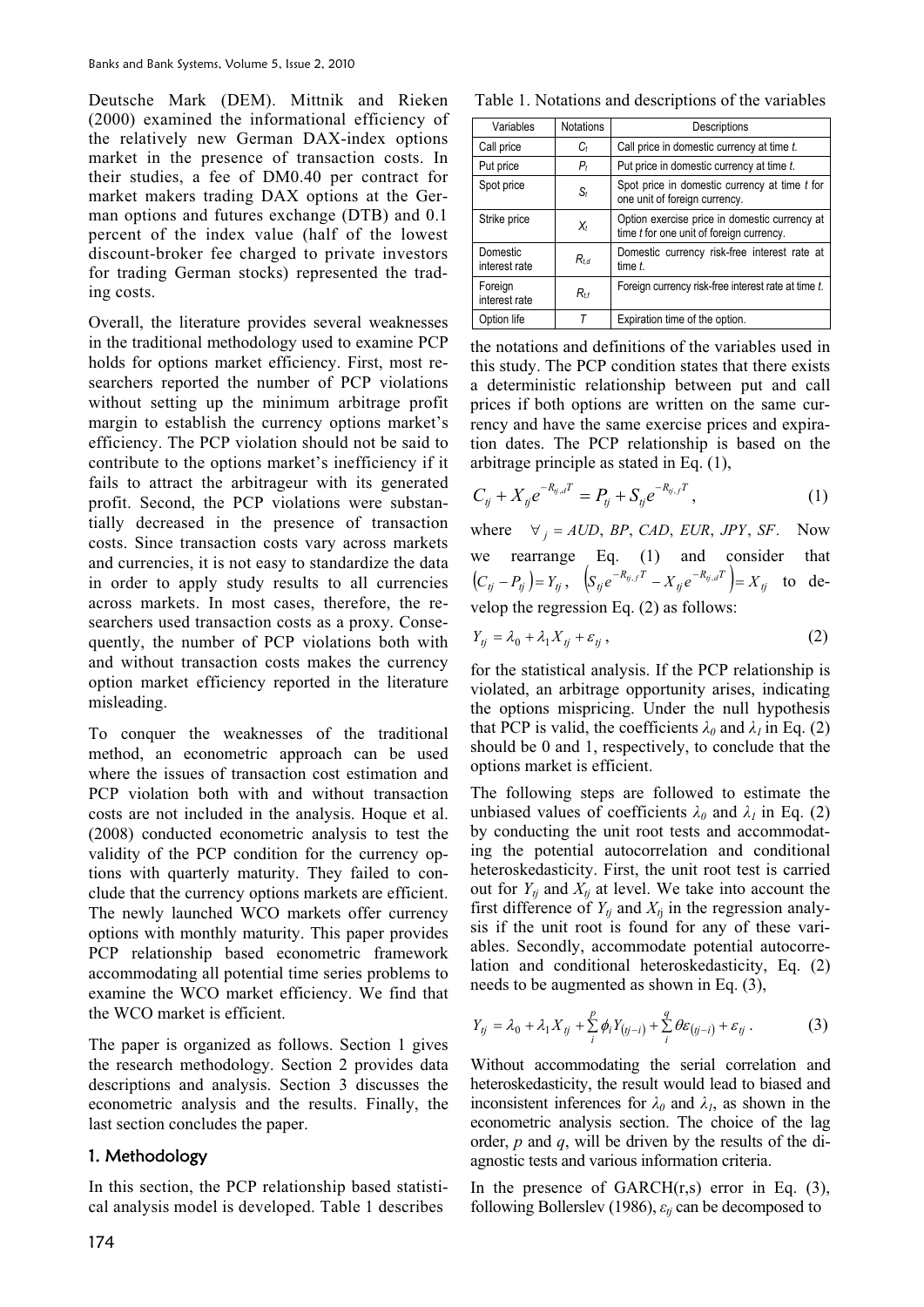$$
\varepsilon_{ij} = \eta_{ij} \sqrt{h_{ij}}, \qquad \eta_{ij} \approx i i d(0,1)
$$

$$
h_{ij} = \omega + \sum_{i=1}^{r} \alpha_i \varepsilon_{ij-i}^2 + \sum_{i=1}^{s} \beta_i h_{ij-i}, \qquad (4)
$$

with the conditions  $\omega > 0$ ,  $\alpha_i \ge 0$  and  $\beta_i \ge 0$  to ensure  $h_t > 0$ . Once the presence of GARCH error is confirmed by the LM test of Bollerslev (1986), the lag order, *r* and *s*, will be determined by further diagnostic tests and various information criteria as suggested in Bollerslev (1986).

#### 2. Data descriptions and analysis

This study includes the six major currency options, the AUD, BP, CAD, EUR, JPY and SF of the WCO market traded in the PHLX. The WCO market started trading on July 24, 2007 (Offshore A-Letter, 2007), but data is only available from December 18, 2007 in the DATASTREM. In this study, the at-the-money (ATM) put-call pairs and ATM strike price are obtained from December 24, 2007 to December 18, 2009, which represents the total number of 520 daily observations for each sample currency. Since the options expire on the third Saturday of each month, the sample period begins (December 24, 2007, Monday) after the options expiry date (December 21, 2007) and the sample period ends (December 18, 2009, Friday) before the options expiry date of December 19, 2009. The maximum lifespan of the sample currency options is one month. The data set consists of the daily closing spot exchange rates and daily riskfree interest rates for all currencies including the U.S. dollar, for the sample period which is also obtained from DATASTREAM. All of these data are available on request.

We start the empirical analysis with a discussion of the time series properties of the data used in this paper. Table 2 reports the descriptive statistics for call, put, strike, and spot prices and interest rates for all sample currency. For most of the data series, the mean and median values are close and the skewness indicates the non-symmetric distribution. However, Jarque-Bera (JB) normality test rejects the approximately normal distribution assumption for sample currencies. These results are similar to those reported by Hoque et al. (2008). Since the mean of strike prices is same as the mean of spot prices, the sample currency options are traded ATM.

Table 2. Descriptive statistics of variables

| Currency   | Statistical                                         | Variables  |           |              |            |                                                 |
|------------|-----------------------------------------------------|------------|-----------|--------------|------------|-------------------------------------------------|
|            | measures                                            | Call price | Put price | Strike price | Spot price | Interest rate                                   |
| <b>AUD</b> | Mean                                                | 0.0159     | 0.0188    | 0.8222       | 0.8222     | 0.0519                                          |
|            | Median                                              | 0.0153     | 0.0175    | 0.8450       | 0.8437     | 0.0447                                          |
|            | Skewness                                            | 1.4012     | 1.8769    | $-0.4109$    | $-0.4085$  | 0.1909                                          |
|            | Kurtosis                                            | 6.3424     | 9.3431    | 1.7462       | 1.7447     | 1.2132                                          |
|            | <b>JB</b>                                           | 412.21*    | 1177.1*   | 48.687*      | 48.602*    | 72.327*                                         |
| <b>BP</b>  | Mean                                                | 0.0260     | 0.0284    | 1.7153       | 1.7153     | 0.0255                                          |
|            | Median                                              | 0.0238     | 0.0268    | 1.6500       | 1.6503     | 0.0124                                          |
|            | Skewness                                            | 0.9765     | 1.1895    | 0.1481       | 0.1497     | 0.2175                                          |
|            | Kurtosis                                            | 3.6126     | 4.6814    | 1.5688       | 1.5680     | 1.1571                                          |
|            | <b>JB</b>                                           | 90.778*    | 183.87*   | 46.284*      | 46.374*    | 77.685*                                         |
| CAD        | Mean                                                | 0.0158     | 0.0159    | 0.9126       | 0.9126     | 0.0132                                          |
|            | Median                                              | 0.0151     | 0.0155    | 0.9325       | 0.9327     | 0.0084                                          |
|            | Skewness                                            | 0.7034     | 0.8368    | $-0.3670$    | $-0.3675$  | 0.4687                                          |
|            | Kurtosis                                            | 3.3424     | 3.7419    | 1.7391       | 1.7406     | 1.8561                                          |
|            | <b>JB</b>                                           | 45.420*    | 72.608*   | 46.124*      | 46.069*    | 47.388*                                         |
| <b>EUR</b> | Mean                                                | 0.0223     | 0.0232    | 1.4334       | 1.4334     | 0.0216                                          |
|            | Median                                              | 0.0203     | 0.0219    | 1.4425       | 1.4432     | 0.0176                                          |
|            | Skewness                                            | 0.9098     | 0.9751    | $-0.1870$    | $-0.1854$  | 0.1006                                          |
|            | Kurtosis                                            | 3.3653     | 3.8961    | 2.0025       | 1.9994     | 1.2062                                          |
|            | JB                                                  | 74.637*    | 99.801*   | 24.589*      | 24.671*    | 70.597*                                         |
| <b>JPY</b> | Mean                                                | 0.00018    | 0.00017   | 0.00987      | 0.00987    | 0.00521                                         |
|            | Median                                              | 0.00017    | 0.00016   | 0.00980      | 0.00979    | 0.00625                                         |
|            | Skewness                                            | 1.1764     | 1.7036    | 0.14773      | 0.14860    | $-0.47281$                                      |
|            | Kurtosis                                            | 4.6739     | 7.1998    | 1.79975      | 1.80439    | 1.57333                                         |
|            | <b>JB</b>                                           | 180.652*   | 633.680*  | 33.104*      | 32.8856*   | 63.4747*                                        |
| <b>SF</b>  | Mean                                                | 0.0149     | 0.0146    | 0.9240       | 0.9240     | 0.01275                                         |
|            | Median                                              | 0.0145     | 0.0144    | 0.9200       | 0.9221     | 0.00610                                         |
|            | <b>Mkewness</b>                                     | 1.0039     | 0.9897    | $-0.1756$    | $-0.1758$  | 0.26788                                         |
|            | Kurtosis                                            | 5.1300     | 4.7762    | 2.0118       | 2.0197     | 1.41397                                         |
|            | <b>JB</b>                                           | 185.64*    | 153.25*   | 23.820*      | 23.501*    | 60.721*                                         |
| <b>USD</b> | Mean<br>Median<br><b>Skewness</b><br>Kurtosis<br>JB |            |           |              |            | 0.0158<br>0.0058<br>0.6051<br>2.1521<br>47.305* |

Notes: The Jarque-Bera (JB) statistic follows a chi-square distribution with 2 degree of freedom. The critical value of the chi-square distribution is 5.99 at the 5% level of significance. The statistical level at 5% is denoted by \*.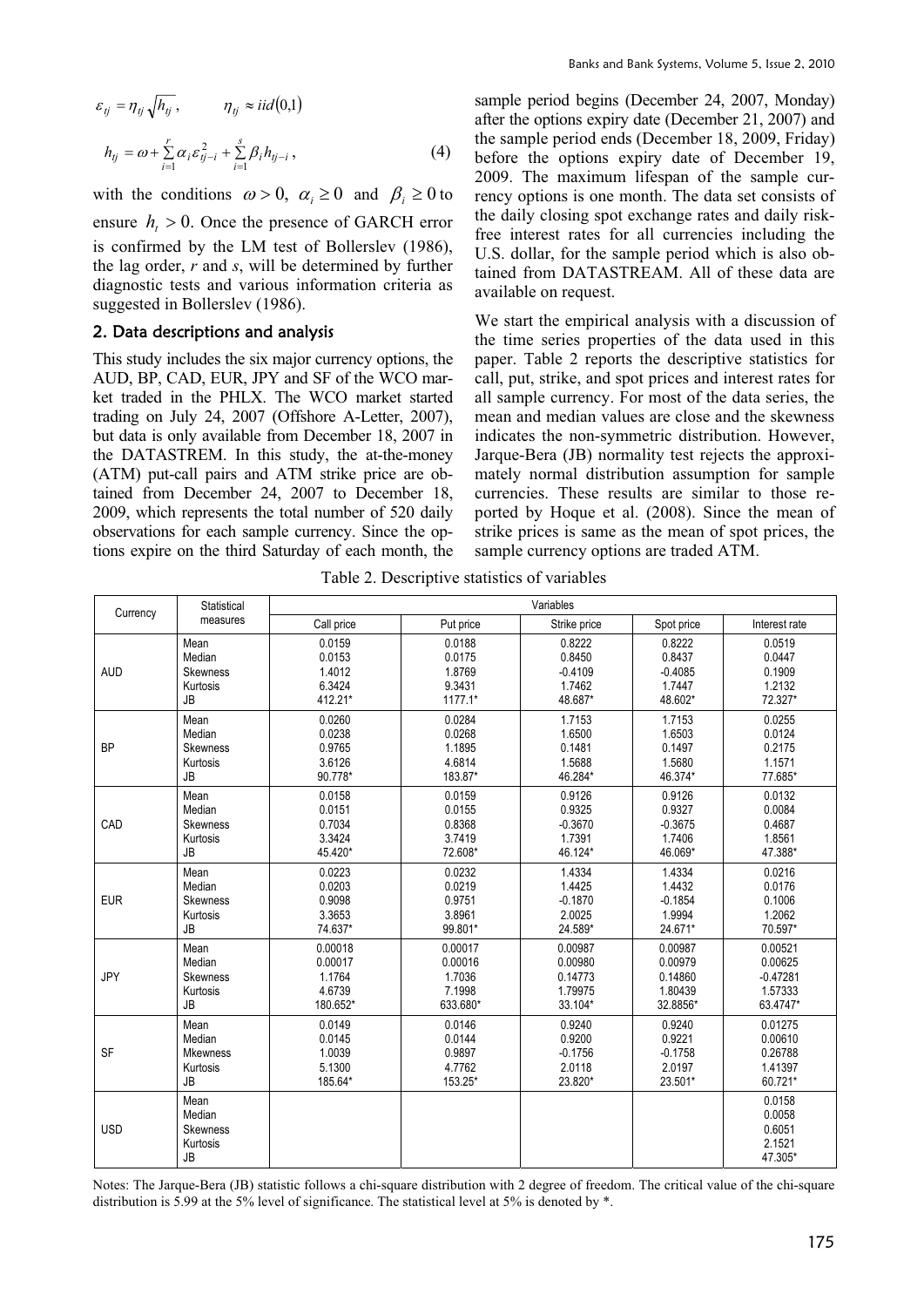Next, the time series properties of the data were examined. The standard Augmented Dickey-Fuller (ADF) and Phillips-Perron (PP) tests are applied to investigate whether a unit root is present in the  $Y_{ti}$ and  $X_{ti}$  data series. The ADF test accommodates serial correlation and time trends by explicitly specifying the autocorrelation structure. The PP test accommodates heteroskedasticity and autocorrelation using the non-parametric method. As shown in Phillips and Perron (1988), the PP test has better power than ADF under a wide range of circumstances and hence, is more appropriate to use for the time series data analyzed in this paper. The ADF and PP unit root tests run on levels of the regression analysis variables  $Y_{tj}$  and  $X_{tj}$ . The results are given in Table 3. The  $Y_{tj}$  and  $X_{tj}$  reject the null hypothesis of unit root at a high level of significance under both ADF and PP tests for all currencies.

Table 3. Unit root tests on the variable level

|            |      | Variables                                   |                                                           |  |  |
|------------|------|---------------------------------------------|-----------------------------------------------------------|--|--|
| Currency   | Test | Call and put price<br>difference $(Y_{ti})$ | Discounted spot and strike price<br>difference $(X_{ti})$ |  |  |
| <b>AUD</b> | ADF  | $-7.7972$                                   | $-17.6315$                                                |  |  |
|            | PP   | $-18.8035$                                  | -179597                                                   |  |  |
| <b>BP</b>  | ADF  | $-6.3182$                                   | $-9.6834$                                                 |  |  |
|            | PP   | 20.4230                                     | $-19.4337$                                                |  |  |
| CAD        | ADF  | $-21.3794$                                  | $-20.9583$                                                |  |  |
|            | PP   | $-21.4062$                                  | $-21.0999$                                                |  |  |
| <b>EUR</b> | ADF  | $-11.3418$                                  | $-12.4782$                                                |  |  |
|            | PP   | $-17.6604$                                  | $-18.6208$                                                |  |  |
| <b>JPY</b> | ADF  | $-8.8067$                                   | $-15.7362$                                                |  |  |
|            | PP   | $-14.4157$                                  | $-15.7996$                                                |  |  |
| <b>SF</b>  | ADF  | $-19.2792$                                  | $-21.0231$                                                |  |  |
|            | PP   | $-20.0788$                                  | $-21.2591$                                                |  |  |

Notes: The critical values for the ADF and PP tests are -3.4440, -2.8674 and -2.5699 at the 1%, 5% and 10% levels of significance, respectively. The critical values for the KPSS test are 0.7390, 0.4630 and 0.3470 at the 1%, 5% and 10% levels of significance, respectively.

# 3. Econometric analysis

In this section, econometric analysis is conducted by estimating Eq. (2), the PCP relationship statistical model. The regression results are given in Table 4. To detect the possible presence of serial correlation problems and ARCH effects, LM (Lagrange multi-

plier) tests are employed. The P-value of the Fstatistic under serial correlation test is zero for all currencies except CAD. Further, the P-value of the F-statistic under ARCH test is zero for AUD, CAD and EUR. The mixed LM test results indicate that the null hypothesis of serial correlation and ARCH in the residual is rejected for most of the currencies.

Table 4. Regression tests without accommodation of serial correlation and ARCH effects  $Y_{ti} = \lambda_0 + \lambda_1 X_{ti} + \varepsilon_{ti}$ 

| Options on | Intercept $(\lambda_0)$ | Slope $(\lambda_1)$ | Serial<br>correlation | <b>ARCH</b> |  |
|------------|-------------------------|---------------------|-----------------------|-------------|--|
| currency   | Coefficient             | Coefficient         | F-statistic           | F-statistic |  |
|            | (P-value)               | (P-value)           | (P-value)             | (P-value)   |  |
| <b>AUD</b> | $-0.0018$               | 0.8625              | 31.5223               | 51.8222     |  |
|            | (0.0000)                | (0.0000)            | (0.0000)              | (0.0000)    |  |
| <b>BP</b>  | $-0.0016$               | 0.9396              | 11.5541               | 0.0048      |  |
|            | (0.0000)                | (0.0000)            | (0.0000)              | (0.9450)    |  |
| CAD        | $-0.0002$               | 0.9305              | 0.9451                | 48.1619     |  |
|            | (0.0041)                | (0.0000)            | (0.3893)              | (0.0000)    |  |
| <b>EUR</b> | $-0.0005$               | 1.1101              | 30.3749               | 16.2126     |  |
|            | (0.0001)                | (0.0000)            | (0.0000)              | (0.0000)    |  |
| JPY        | 0.0533                  | 1.0464              | 51.4058               | 0.1686      |  |
|            | (0.0021)                | (0.0000)            | (0.0000)              | (0.8449)    |  |
| <b>SF</b>  | 0.0001                  | 0.8320              | 11.0841               | 1.6185      |  |
|            | (0.1529)                | (0.0000)            | (0.0000)              | (0.2039)    |  |

Notes: Tests of H<sub>0</sub>:  $\lambda_0 = 0$  and  $\lambda_1 = 1$ . The P-values are in parentheses below the estimated coefficients. The null hypothesis of the LM test is that there is no serial correlation in the residual up to the lag order *p*, where the number of lag  $p = max(r, q)$  for *ARMA (r, q)*. Similarly, the null hypothesis of the ARCH LM test is that there is no ARCH up to the order given in the residual. The P-values reject the null hypotheses of the LM tests for serial correlation and ARCH.

To accommodate the serial correlation and ARCH effects, Eq. (2) was re-estimated by employing Eqs. (3) and (4), respectively. The results are summarized in Table 5. The P-values for the F-statistic under LM tests indicate that the data failed to reject the null hypothesis of no serial correlation and ARCH in the residual for all currencies. For all currencies except JPY and SF, the null hypothesis,  $H_0$ :  $\lambda_0 = 0$ , can be rejected at any reasonable significance level, indicating that the intercepts are statistically different from 0 in most of the cases. However, the estimates of  $\lambda_1$  are statistically greater than 0 for all currencies.

Table 5. Regression tests accommodating serial correlation and ARCH effects  $Y_{ti} = \lambda_0 + \lambda_1 X_{ti} + \varepsilon_{ti}$ 

| Options on<br>currency | Intercept $(\lambda_0)$  | Slope $(\lambda_1)$      | Serial correlation       |             | <b>ARCH</b>              |              |
|------------------------|--------------------------|--------------------------|--------------------------|-------------|--------------------------|--------------|
|                        | Coefficient<br>(P-value) | Coefficient<br>(P-value) | F-statistic<br>(P-value) | <b>ARMA</b> | F-statistic<br>(P-value) | <b>GARCH</b> |
| <b>AUD</b>             | $-0.0020$<br>(0.0000)    | 0.7787<br>(0.0000)       | 0.6727<br>(0.5108)       | (1,2)       | 2.7137<br>(0.1001)       | (6, 1)       |
| <b>BP</b>              | $-0.0017$<br>(0.0000)    | 0.8645<br>(0.0000)       | 13.8746<br>(0.0214)      | (0,3)       | 0.4596<br>(0.4981)       | (0,0)        |
| CAD                    | $-0.0003$<br>(0.0001)    | 0.9435<br>(0.0000)       | 0.9451<br>(0.3893)       | (0, 0)      | 0.2005<br>(0.6545)       | (1,1)        |
| <b>EUR</b>             | $-0.00056$<br>(0.003)    | 1.0782<br>(0.0000)       | 1.7295<br>(0.1784)       | (1,0)       | 2.0216<br>(0.1557)       | (0, 0)       |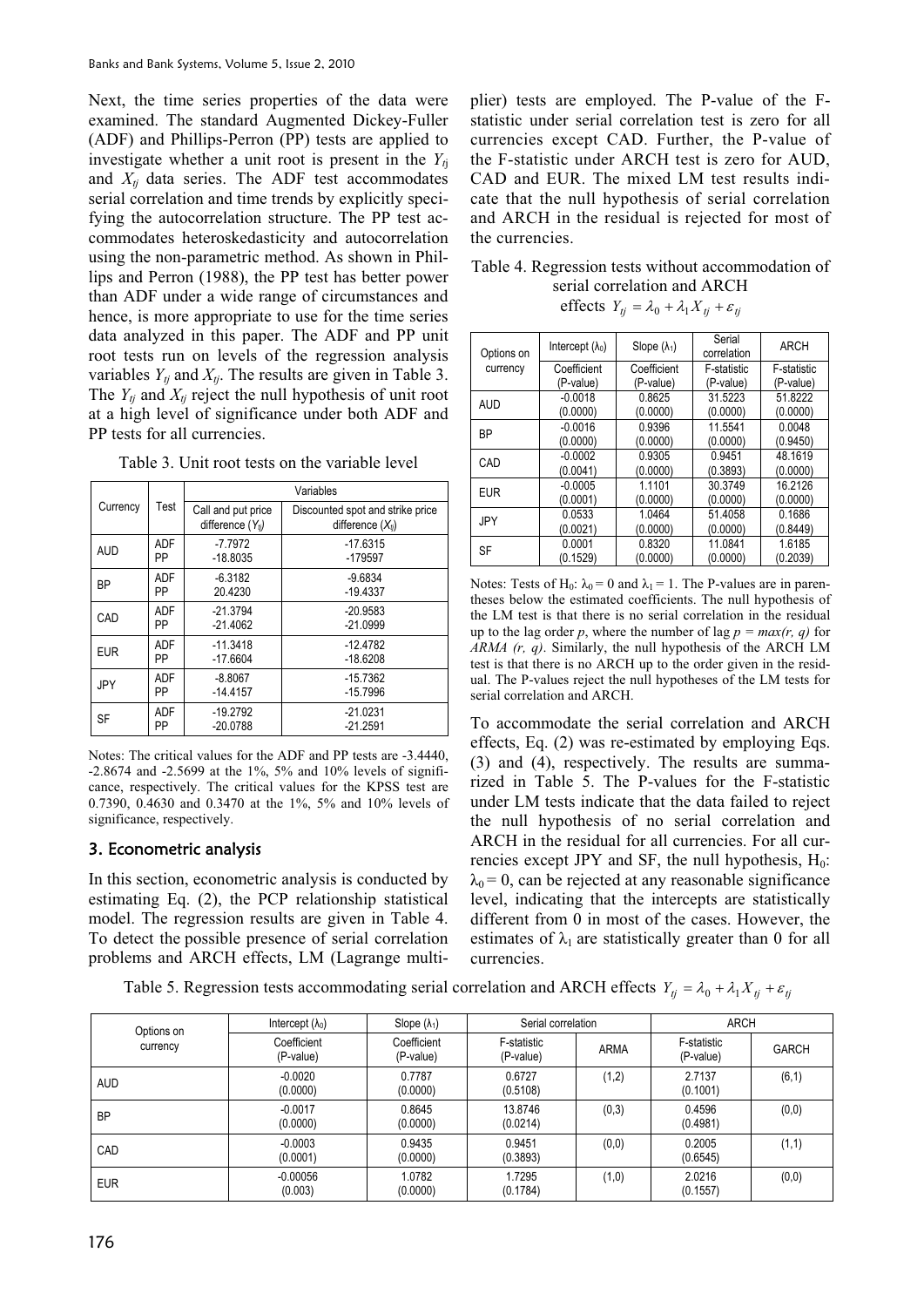| Options on | Intercept $(\lambda_0)$  | Slope $(\lambda_1)$      | Serial correlation       | <b>ARCH</b> | Options on<br>currency | Intercept $(\lambda_0)$  |
|------------|--------------------------|--------------------------|--------------------------|-------------|------------------------|--------------------------|
| currency   | Coefficient<br>(P-value) | Coefficient<br>(P-value) | F-statistic<br>(P-value) | <b>ARMA</b> |                        | Coefficient<br>(P-value) |
| JPY        | 0.0519<br>(0.0969)       | 1.0778<br>(0.0000)       | 0.0049<br>(0.9950)       | (1,2)       | 0.8649<br>(0.3528)     | (7,2)                    |
| SF         | 0.0002<br>(0.2624)       | 0.8227<br>(0.0000)       | 1.6571<br>(0.1917)       | (1,1)       | 0.1343<br>(0.7141)     | (8, 5)                   |

Table 5 (cont). Regression tests accommodating serial correlation and ARCH effects  $Y_{tj} = \lambda_0 + \lambda_1 X_{tj} + \varepsilon_{tj}$ 

Notes: Tests of H<sub>0</sub>:  $\lambda_0 = 0$  and  $\lambda_1 = 1$ . The P-values are in parentheses below the estimated coefficients. The null hypothesis of the LM test is that there is no serial correlation in the residual up to the lag order p, where the number of lag  $p = max(r, q)$  for ARMA (r, q). Similarly, the null hypothesis of the ARCH LM test is that there is no ARCH up to the order given in the residual. The P-values reject the null hypotheses of the LM tests for serial correlation and ARCH.

The null hypothesis,  $H_0$ :  $\lambda_1 = 1$ , test results are reported in Table 6. The regression results for slopes  $\lambda_1$  from Table 5 are reproduced in Table 6 with the standard errors under T-tests. The standard errors are given in parentheses below the estimated coefficients. A T-test reveals that the null hypothesis,  $H_0$ :  $\lambda_1 = 1$ , cannot be rejected at any reasonable significance level. To obtain a precise level of significance, a Wald test was conducted, and the results are also presented in Table 6. Under the Wald test, the P-value below the F-statistic in parentheses indicates that the null hypothesis,  $H_0$ :  $\lambda_1$  $= 1$ , cannot be rejected at the 1 percent level of significance for all currencies. As a whole, the results indicate that the slopes  $\lambda_1$  are not statistically different from 1 at the higher level of significance. The evidence of the econometric analysis strongly suggests that PCP holds for all currencies which confirms the WCO market efficiency.

| Options on | Slope $(\lambda_1 = 1)$             |                                     |  |  |
|------------|-------------------------------------|-------------------------------------|--|--|
| currency   | T-tests<br>coefficient (std. error) | Wald tests<br>F-statistic (P-value) |  |  |
| <b>AUD</b> | 0.7787<br>(0.1488)                  | 2.2140<br>(0.1374)                  |  |  |
| <b>BP</b>  | 0.8645<br>(0.0904)                  | 2.2467<br>(0.1345)                  |  |  |
| CAD        | 0.9435<br>(0.0479)                  | 1.3876<br>(0.2394)                  |  |  |
| <b>EUR</b> | 1.0782<br>(0.0805)                  | 0.9444<br>(0.3316)                  |  |  |
| JPY        | 1.0778<br>(0.0726)                  | 1.1496<br>(0.2841)                  |  |  |
| SF         | 0.8227<br>(0.1070)                  | 2.7440<br>(0.0982)                  |  |  |

Table 6. Analysis of equality of slope coefficients to 1

Notes: Tests of H<sub>0</sub>:  $\lambda_1 = 1$ . The regression results of slopes from Table 5 are reproduced in Table 6 with their standard errors. The standard errors are in parentheses below the estimated coefficients. For the Wald test, the P-values are in parentheses below the estimated coefficients.

#### Conclusion

The World Currency Options (WCO) market began trading in July 2007 on the Philadelphia Stock Exchange (PHLX). The WCO market started with six major currencies: the Australian dollar, British pound, Canadian dollar, Euro, Japanese yen and Swiss franc. These options are designed to mature monthly rather than quarterly. Before WCO market, the currency options were traded only for the maturity months: March, June, September and December in the PHLX. The WCO market has also attracted investors with smaller investment accounts. Consequently, the volume of trading has soared, making option prices more efficient. The objective of this study is to examine the performance of newly launched WCO market.

In this study, the econometric approach is adapted where the thorny issues of transaction cost estimation and PCP violation both with and without transaction costs are not encountered. This paper contributes to the literature a robust PCP relationship econometric framework accommodating all potential time series problems that can be used to analyze the PCP condition to determine options market efficiency. Under the econometric analysis, the results indicate that the PCP holds at high level of significance for all sample currency options markets. The overall PCP test results imply that the WCO market is efficient although the market still is young and in the settling curve. The robustness of the WCO market efficiency will attract market participants, even including novice investors, to trade currency options for different purposes, including investment and financial risk management. Further, the WCO market efficiency represents equilibrium market price which can be used as market's best forecast regarding future options price (see Hoque et al., 2009).

In this study, the monthly maturity options market efficiency test results are inconsistent with the findings of Hoque et al. (2008) where they used options with quarterly maturity. Interestingly, this inconsistency indicates the options market efficiency could be sensitive to the choice of currency options maturity. We left it for future research.